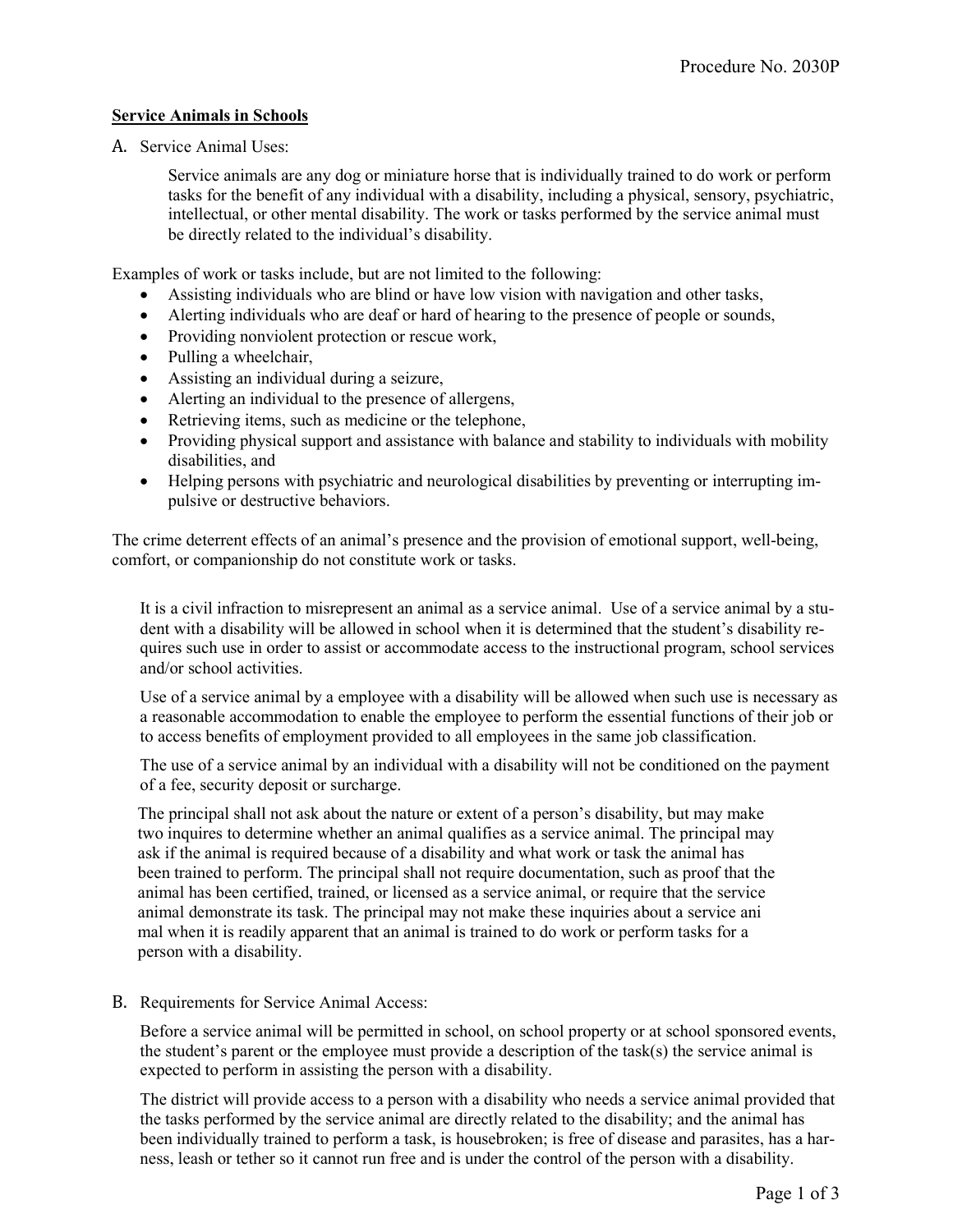A service animal must also be licensed and immunized in accordance with the laws, regulations and ordinances of the City of Ephrata, the county, and the state of Washington.

C. Parents or Animal Handlers:

Parents or animal handlers who will be present in school for the purpose of assisting a student with his/her service animal are required to submit to a sex offender registry and criminal background check. In addition, parents and handlers must comply with all standards of conduct that apply to school employees and volunteers.

D. Removal or Exclusion of a Service Animal from School or School Property:

The building principal or district administrator may request an individual with a disability to remove a service animal from school, a school sponsored activity or school property if the animal is out of control and the animal's handler does not take effective action to control the animal. Examples of the animal being out of control include, but are not limited to the following:

- 1. The presence of the animal poses a direct threat to the health and/or safety of others;
- 2. The animal significantly disrupts or interferes with the instruction program, school activities or student learning. However, annoyance on the part of the others is not an unreasonable risk to property or others to justify the removal of the service animal;
- 3. The presence of the animal would result in a fundamental alteration of any school program;
- 4. The individual in control of the animal fails to appropriately care for the animal, including feeding, exercising, taking outside for performance of excretory functions and cleaning up after the animal;
- 5. The animal fails to consistently perform the function(s)/service(s) to assist or accommodate the individual with the disability;
- 6. Tthe animal is ill; or
- 7. The animal is not housebroken.

If the district excludes a service animal, it will provide the individual with a disability the opportunity to participate in the service, program or activity without having the service animal on the premises.

E. Service Animals at School-Sponsored Events:

Individuals with disabilities may be accompanied by their service animals to events or activities open to the public that are held in schools or on school property.

The building administrator may revoke or exclude the service animals for the reasons set forth in paragraph "D" above.

- F. Responsibility/Liability.
	- 1. Neither the district, nor its employees, are responsible for the cost, care or supervision of the service animal. (See Policies 2161, Education of Students with Disabilities, and 2162, Education of Students with Disabilities Under Section 504, for responsibility for related services.)
	- 2. A service animal must be under the control of its handler. A service animal must also have a harness, leash or other tether, unless either the handler is unable because of a disability to use a harness, leash or other tether, or the use of the harness, leash or other tether would interfere with the service animal's safe, effective performance of work or tasks, in which case the service animal must be otherwise under the handler's control  $(e.g.,\n$  voice control, signals or other effective means).
	- 3. The owner/handler of the service animal is responsible for any and all damage caused by the service animal at school, on school premises or at school activities.
- G. Appeals.